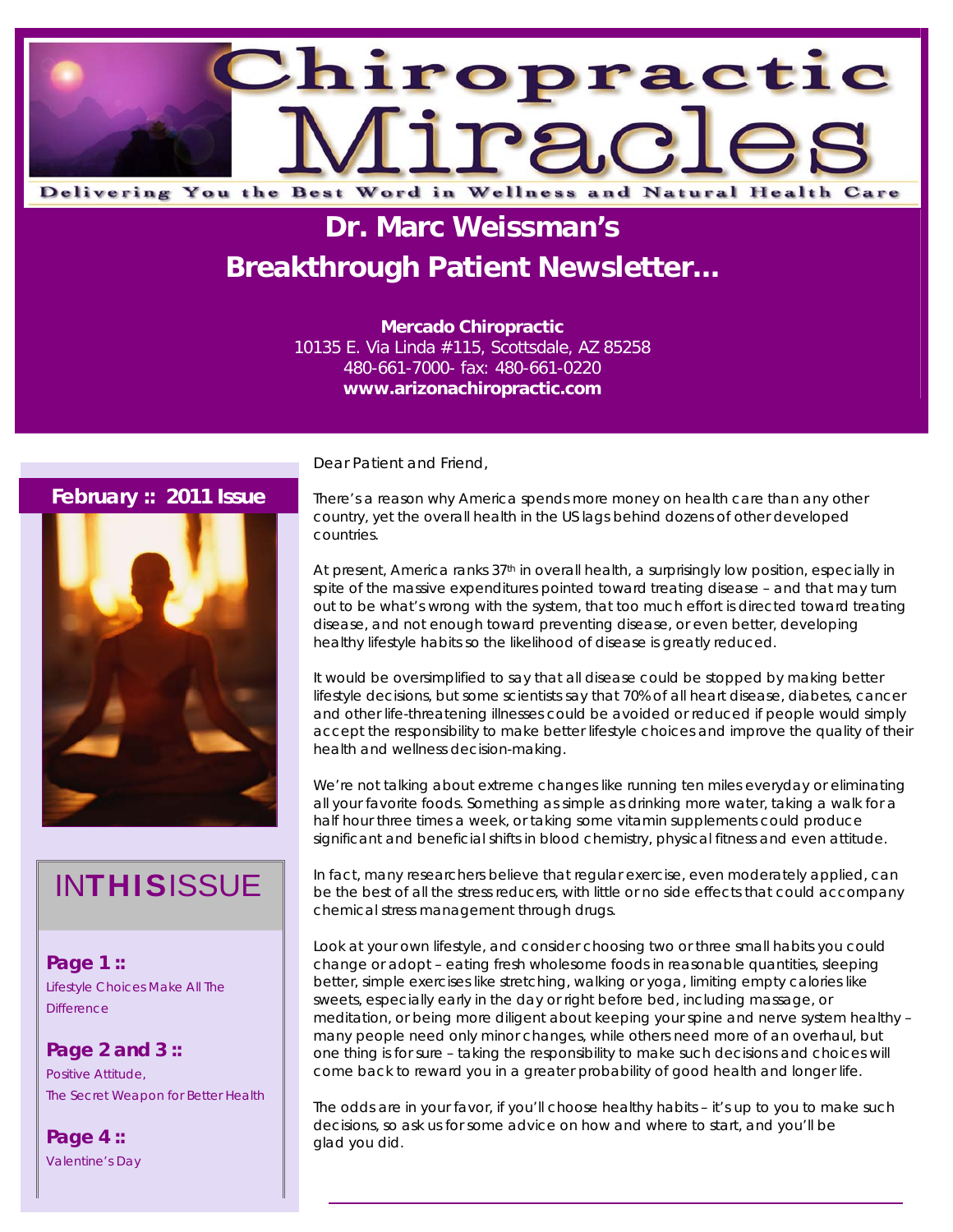

*"One explanation for these benefits is that having a positive outlook helps you to cope better with stressful situations, which reduces the harmful effects of stress on your body."* 



**Page 2 ::**  Positive Attitude,

### **Positive Attitude, The Secret Weapon for Better Health**

It's easy to see how being happy, upbeat and optimistic can make you fun to be around and a good friend, but did you know that a positive attitude can actually help you to be healthier?

In a recent article published by the Mayo Clinic, a clear relationship is drawn between positive mental attitude and numerous health benefits, including:

- **Increased life span**
- **Lower rates of depression**
- **Lower levels of distress**
- **Greater resistance to the common cold**
- **Better psychological and physical well-being**
- **Reduced risk of death from cardiovascular disease**
- **Better coping skills during hardships and times of stress**

One explanation for these benefits is that having a positive outlook helps you to cope better with stressful situations, which reduces the harmful effects of stress on your body. Another is that positive and optimistic people tend to live healthier lifestyles — they get more physical activity, follow a healthier diet, and have reduced rates of smoking and alcohol consumption.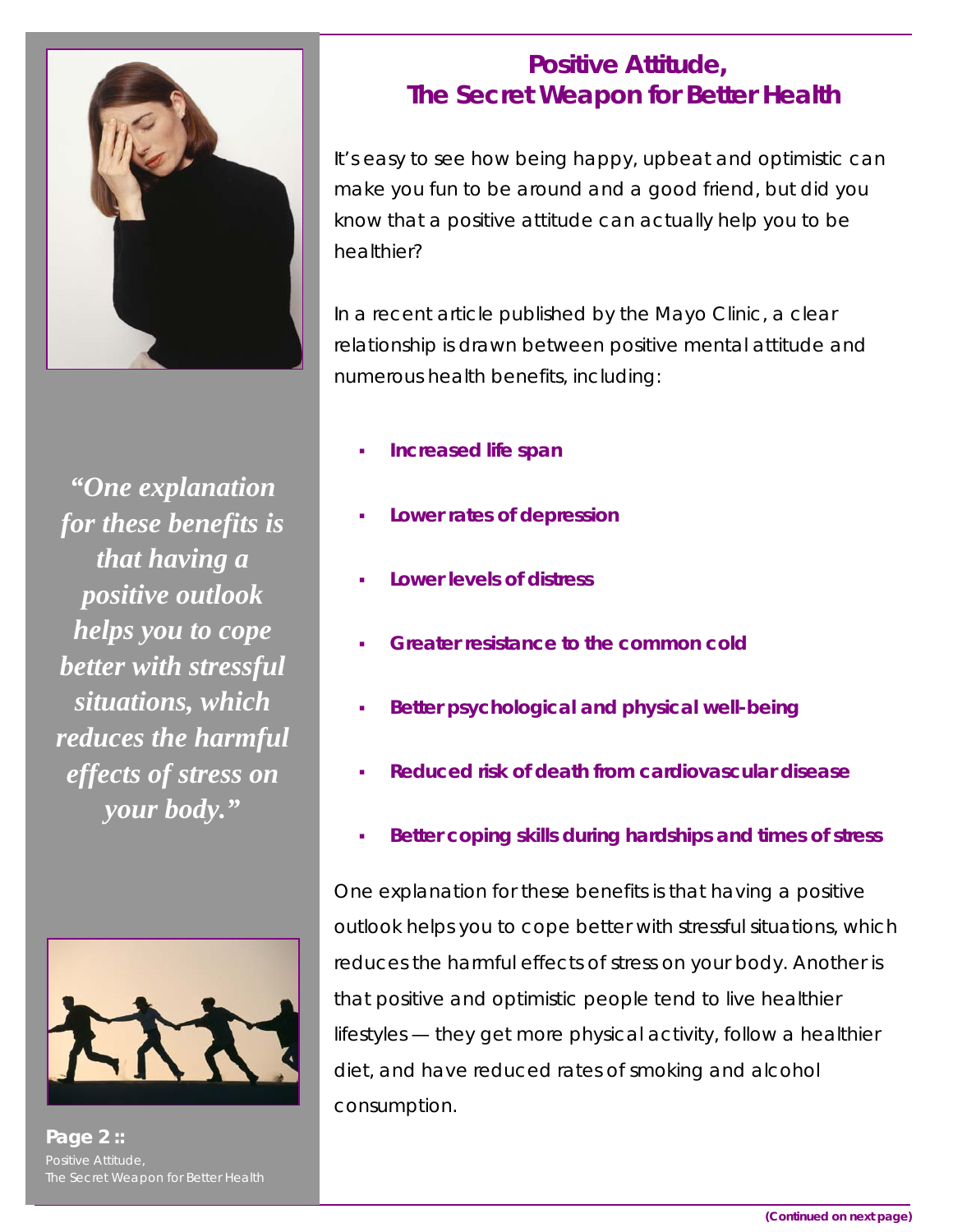### **Positive Attitude, The Secret Weapon for Better Health**

#### **(Continued from page 2)**

Whatever the reason, positive people seem to live longer, healthier lives – try it and see how it works for you! Here are some tips on how to be more positive:

If your self-talk tends to be more negative, it doesn't mean you're doomed to an unhappy or unhealthy life. You can learn to transform negative thinking into positive thinking. The process is simple, but it takes time and practice — you're creating a new habit, after all. Here are some ways to think and behave in a more positive way:

- **Check yourself.** Periodically during the day, stop and evaluate what you're thinking. If you find that your thoughts are too negative, try to find a way to put a positive spin on them.
- **Be open to humor.** Give yourself permission to smile or laugh, especially during difficult times. See humor in everyday occurrences. When you can laugh at life, you feel less stressed.
- **Follow a healthy lifestyle.** Exercise at least three times a week to positively affect mood and reduce stress. Follow a healthy diet to fuel your mind and body. And learn to manage stress.
- **Surround yourself with positive people.** Make sure those in your life are positive, supportive people you can depend on to give helpful advice and feedback. Negative people, those who believe they have no power over their lives, may increase your stress level and may make you doubt your ability to manage stress in healthy ways.
- **Practice positive self-talk.** Start by following one simple rule: Don't say anything to yourself that you wouldn't say to someone else. Be gentle and encouraging with yourself. If a negative thought enters your mind, evaluate it rationally and respond with affirmations of what is good about yourself.

By recognizing the patterns of positive thinking and choosing to be upbeat and optimistic, you enhance the likelihood of health and happiness – spread the word! **Page 3 :: Page 3 ::** 



*"Make sure those in your life are positive, supportive people you can depend on to give helpful advice and feedback."* 



Positive Attitude,